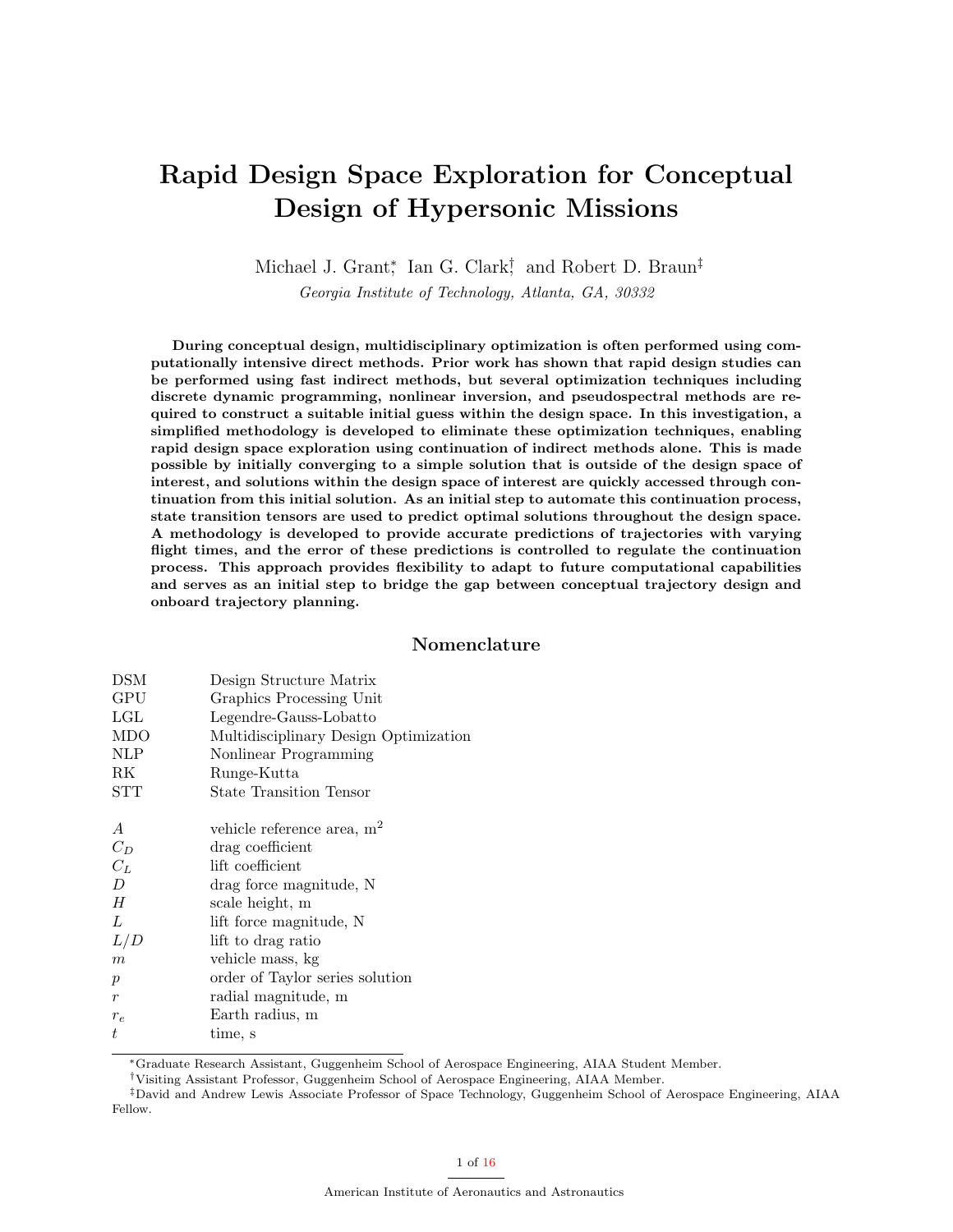| $\boldsymbol{v}$ | relative velocity magnitude, $m/s$                  |
|------------------|-----------------------------------------------------|
| $\mathbf{x}'$    | augmented state vector                              |
|                  |                                                     |
| $\alpha$         | angle of attack, deg                                |
| $\beta$          | ballistic coefficient, $\text{kg/m}^2$              |
| $\mu$            | gravitational parameter, $m^3/s^2$                  |
| $\gamma$         | relative flight path angle, rad                     |
| $\theta$         | downrange subtended angle, rad                      |
| $\lambda$        | costate                                             |
| $\rho_0$         | atmospheric density at the surface, $\text{kg/m}^3$ |
| $\Phi$           | state transition tensor                             |
| $\phi$           | bank angle, deg                                     |
| $\ast$           | reference solution value                            |

## I. Introduction

T raditionally, conceptual design is performed using various tools provided by disciplinary experts. The interaction among these tools during hypersonic mission design is often illustrated using a design structure matrix (DSM) as shown in Figure [1.](#page-1-0) In this methodology, design variables are often chosen within each discipline, and a multidisciplinary design optimization (MDO) scheme is used to optimize the overall system.<sup>[1,](#page-14-0) [2,](#page-14-1) [3,](#page-14-2) [4,](#page-14-3) [5,](#page-14-4) [6,](#page-14-5) [7](#page-14-6)</sup> These schemes are often classified as direct optimization methods which operate on a finite number of design variables. As a result, continuous design variables such as hypersonic trajectories must be discretized for incorporation into these methods. Collocation, pseudospectral, and explicit shooting methods are three common trajectory optimization methods used in system design studies. $8,9,10,11$  $8,9,10,11$  $8,9,10,11$  $8,9,10,11$  A common collocation method arranges nodes along a path, and the trajectory is optimized assuming a cubic interpolation between the nodes. In this method, no assumption is made a priori regarding the form of the trajectory. Alternatively, pseudospectral methods implement a more efficient quadrature scheme such as Legendre-Gauss-Lobatto with the assumption that the trajectory can be approximated as a polynomial. Both of these approaches are implicit methods that require use of nonlinear programming (NLP) solvers such as SNOPT.[12](#page-14-11) Rather than solving a large NLP problem, explicit shooting methods discretize the control history and propagate the equations of motion to a terminal point. While shooting methods require less memory, satisfying path constraints such as maximum heat rate and g-loading can be challenging during the shooting process. However, shooting methods allow global searching algorithms widely used in systems studies, such as genetic algorithms and particle swarm optimizers, to be extended to include trajectory opti-mization.<sup>[11,](#page-14-10) [13](#page-14-12)</sup> Although shooting methods are easy to implement with existing tools, prior work has shown that continuation of indirect methods can improve the efficiency of entry corridor design studies.<sup>[14](#page-14-13)</sup>



<span id="page-1-0"></span>Figure 1. Example design structure matrix for entry systems.<sup>[15](#page-14-14)</sup>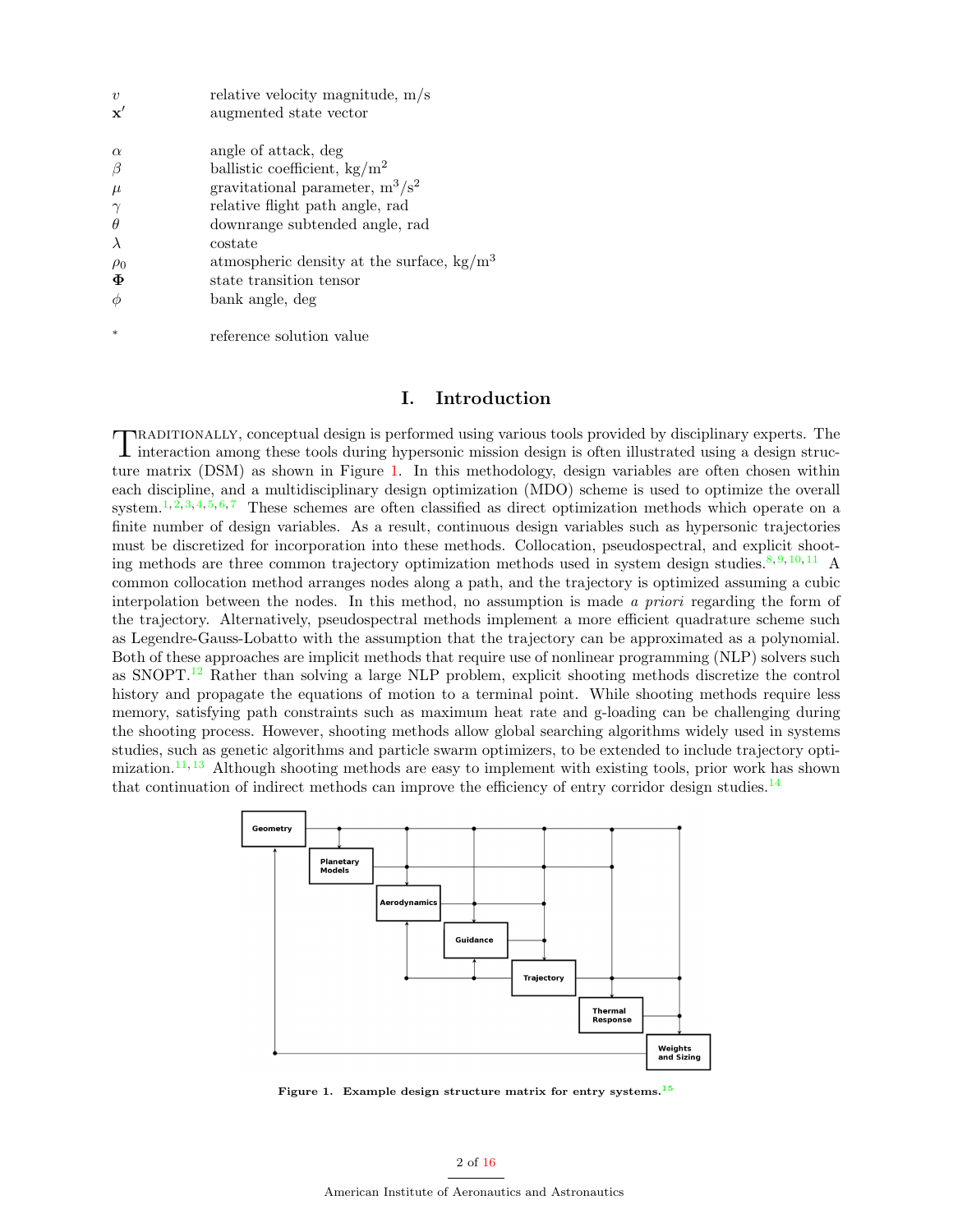# II. Rapid Trajectory Optimization Background

In this prior work, a rapid trajectory design methodology is formed through the combination and advancement of disparate trajectory optimization techniques that had been developed over the previous century into a unified framework that is capable of solving a wide range of design problems. Specifically, this framework implements discrete dynamic programming, nonlinear inversion, pseudospectral methods, indirect methods, and continuation. This methodology balances the advantages and disadvantages of both direct and indirect methods as described in Table [1.](#page-2-0) While direct methods are generally slower than indirect methods when converging to an optimal solution, direct methods have a much larger region of attraction that enables this convergence.<sup>[16,](#page-14-15) [17](#page-14-16)</sup> As a result, direct methods, including those previously discussed, have been widely adopted over indirect methods for design studies. However, many solutions are desired from design studies, and, in many cases, trades in designs are performed in succession. Rather than executing successive direct methods, this methodology capitalizes on the computational efficiency of indirect methods to perform design studies using continuation.<sup>[14](#page-14-13)</sup> This process has been shown to be successful for a range of vehicle shapes, constraints, environment parameters, initial conditions, and terminal conditions. This trajectory optimization process has also been extended to include vehicle shape, allowing rapid simultaneous hypersonic aerodynamic and trajectory optimization for conceptual design.<sup>[18](#page-14-17)</sup> While this methodology enables the rapid conceptual design of hypersonic missions, several limitations remain.

<span id="page-2-0"></span>

|  | Table 1. Comparison between direct and indirect methods. |  |  |  |  |  |
|--|----------------------------------------------------------|--|--|--|--|--|
|--|----------------------------------------------------------|--|--|--|--|--|

|                         | Advantages                     | Disadvantage               |
|-------------------------|--------------------------------|----------------------------|
| Direct Methods          | Large region of attraction     | Computationally intensive  |
|                         | Widespread NLP solvers exist   | Optimality not guaranteed  |
| <i>Indirect Methods</i> | Rapid convergence              | Small region of attraction |
|                         | Necessary conditions satisfied | Costates introduced        |

## II.A. Prior Methodology Limitations

# II.A.1. Framework Complexity

In order to successfully execute the design methodology, several optimization techniques are required. These techniques include discrete dynamic programming, nonlinear inversion, pseudospectral methods, indirect methods, and continuation. The integration of these algorithms greatly increases the complexity of the process and would likely limit its adoption by the design community.

#### II.A.2. Path Cost Limitation and Sensitivity of Discrete Dynamic Programming

In the prior methodology, path constraints, such as maximum heat rate and g-loading, as well as design constraints, such as minimum control authority, are shown to reduce the number of trajectory options that define an entry corridor. As such, discrete dynamic programming is used to construct a good initial guess within this corridor. While this approach is very efficient to minimize path cost throughout the corridor, incorporating terminal cost into the objective would be problematic. Furthermore, the dynamic programming solution provides a good initial guess within altitude-velocity space. As such, the remaining states must be estimated using nonlinear inversion of the altitude-velocity solution. Along certain portions of the the trajectory, the estimation of flight path angle is highly sensitive to the slope of the altitude-velocity solution.<sup>[14](#page-14-13)</sup> For certain problems, these numerical challenges may reduce the quality of the initial guess provided by discrete dynamic programming. These challenges could be addressed through various grid densities or adaptive mesh techniques, but these solutions would continue to add complexity into the process.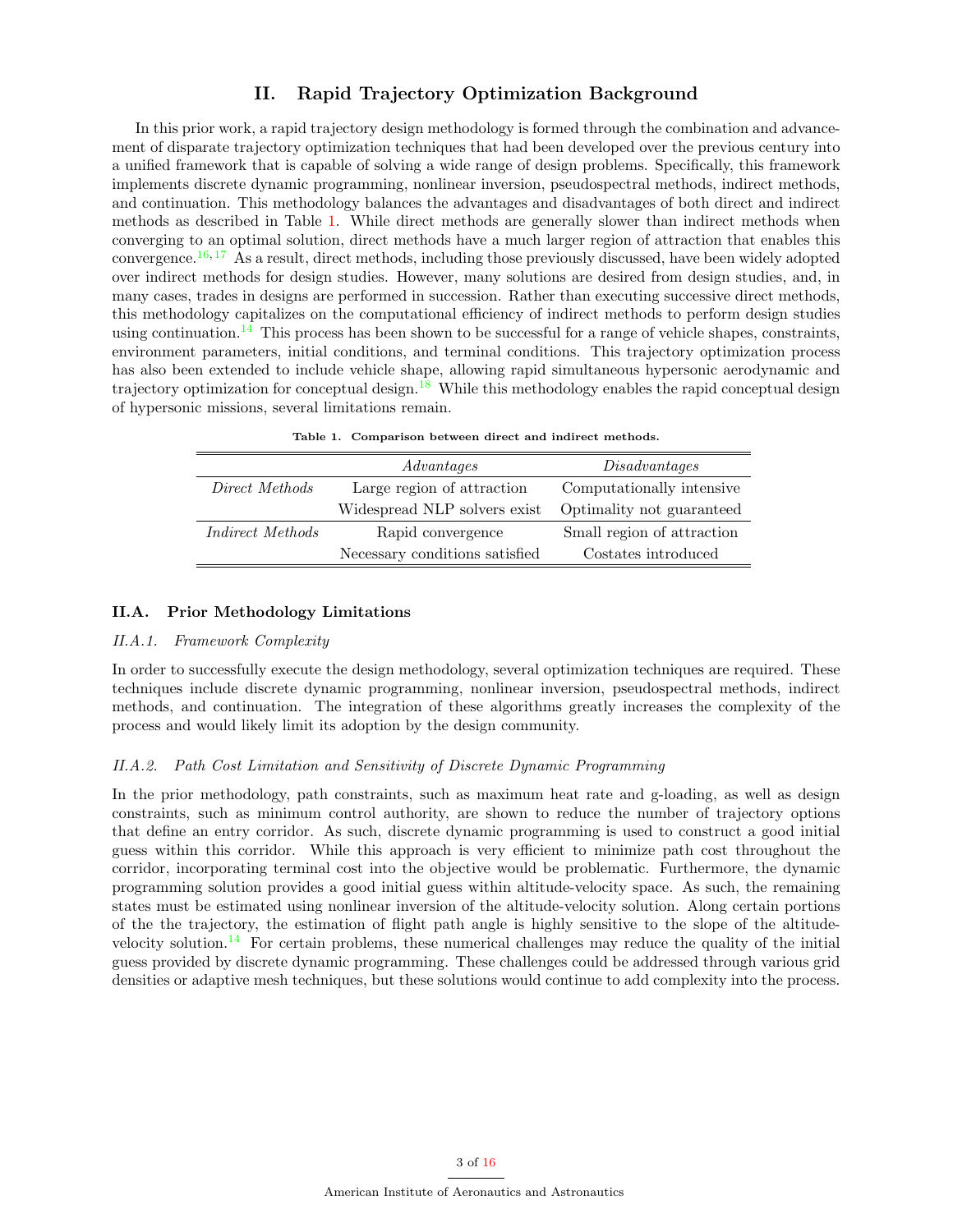#### II.A.3. Pseudospectral Complexities

In the previous work, the solution from a pseudospectral method is used to provide a good initial guess required for the continuation of indirect methods. Pseudospectral methods approximate the trajectory as a polynomial by collocating nodes at efficient locations such as the Legendre-Gauss-Lobatto (LGL) points shown in Figure [2.](#page-3-0) Note that for a given number of nodes, the location of these nodes is fixed and problem independent. Additionally, these nodes are highly clustered near the endpoints. While this reduces the onset of the Runge phenomenon when interpolating high order polynomials near the endpoints, high dynamic regions of many hypersonic missions, such as entry, occur in the middle of the trajectory where the dynamic pressure peaks. This is observed when comparing the LGL node locations with the node locations of an errorcontrolled, adaptive Runge-Kutta (RK) method for a representative Earth entry problem shown in Fig-



<span id="page-3-0"></span>Figure 2. Comparison of node locations for a representative Earth entry problem (45 nodes for both methods).

ure [2.](#page-3-0) Without assuming a form of the solution a priori, the adaptive RK method clusters nodes during high dynamic periods which occur near the center of the trajectory.

Collocating nodes at the LGL points requires use of an NLP solver in which the equations of motion are enforced as constraints at the nodes. Due to the clustering of nodes at the endpoints, a sufficient number of nodes must be chosen to ensure accuracy of the interpolated dynamics during the high dynamic region near the center of the trajectory. While adaptive mesh refinement methods have been developed to address this issue, successive trajectory optimizations with varying node counts and arrangements are required.<sup>[19,](#page-14-18) [20](#page-14-19)</sup> Furthermore, NLP solvers such as SNOPT employ penalty functions that may result in additional complexity during convergence to the optimal solution. Finally, the converged pseudospectral solution is mapped to an indirect solution using the Covector Mapping Theorem.<sup>[21,](#page-14-20) [22](#page-15-1)</sup> The mapping requires identification of the discontinuous changes in costates that occur at the entrance of path constraints. This identification can be challenging to accomplish in an automated manner when this discontinuity resides between the collocated nodes.[23,](#page-15-2) [24,](#page-15-3) [25](#page-15-4)

#### II.A.4. The Disparity Between Conceptual Design and Onboard Operations

In general, the open-loop optimal trajectories simulated during conceptual design are not consistent with the closed-loop trajectories flown by fielded systems. When developing a flight vehicle, substantial effort is placed on the selection and development of a suitable guidance algorithm. Once a guidance algorithm has been selected, modifications are often made to tailor the algorithm to a specific mission.<sup>[26](#page-15-5)</sup> Efforts such as these often complicate the design process and are generally omitted from conceptual design.

During conceptual design, optimal solutions are used to analyze various vehicle and trajectory combinations over a range of environment and mission requirements uncertainties that form the design space as notionally shown in Figure [3.](#page-4-0) Analogously, real-time trajectory planning would enable optimal trajectory solutions to be constructed during flight to identify the best path within a range of expected flight conditions that form a subset of this design space. As a result, the need for traditional guidance algorithms would be eliminated, and the conceptual design process would better reflect onboard operations. If the prior methodology is used, then an appropriate balance between the use of pseudospectral methods and continuation of indirect methods is required to perform efficient exploration of this design space. For example, if the pseudospectral solution creates an anchor point in this design space to seed the continuation of indirect solutions, then the designer must decide where to create these anchor points. Furthermore, many options likely exist when continuing from the anchor solution to another solution of interest as shown in Figure [4.](#page-4-1) The optimal continuation policy may influence the choice of anchor solution locations, but this policy is problem dependent and would likely require substantial computational resources. If the continuation of indirect methods is used to perform real-time trajectory planning, then this analysis would likely improve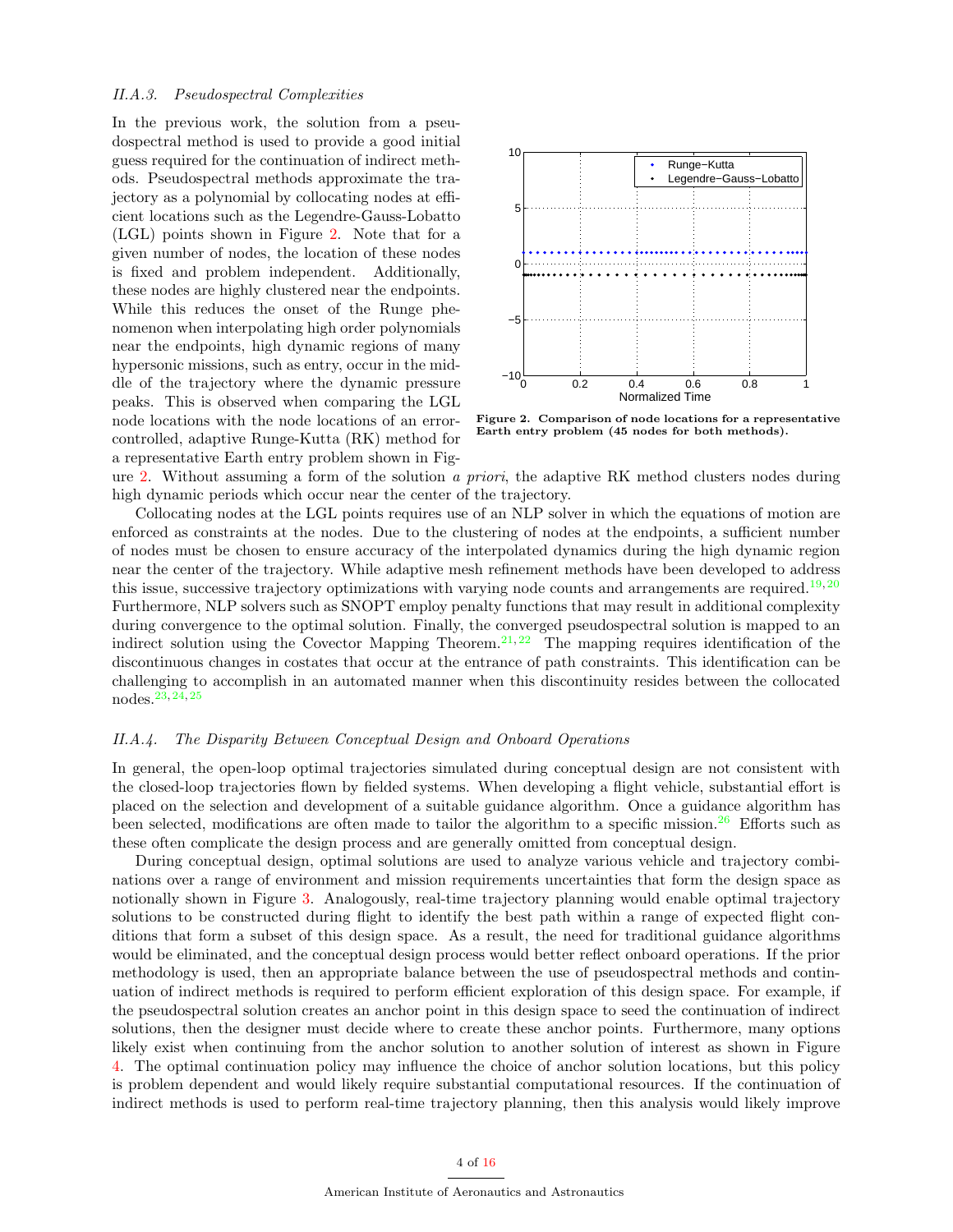the onboard performance of the continuation process. However, this analysis would likely not be worthwhile during conceptual design due to the required increase in computational resources. Finally, while the prior methodology could provide a consistent rapid optimization framework for both conceptual design and realtime trajectory planning, the complexity resulting from the use of many disparate optimization techniques would likely lead to additional challenges during certification for onboard operations.



<span id="page-4-0"></span>Figure 3. Example of design space exploration using continuation from anchor solution.

<span id="page-4-1"></span>

This prior methodology is analogous to many MDO algorithms in which relevant design solutions are immediately sought. As such, pseudospectral methods are required to seed the continuation process due to the difficulty of providing a sufficient initial guess to converge to an indirect solution, especially in the presence of path constraints such as maximum heat rate and g-loading. Consequently, these processes are generally confined to the plane of the design space represented in Figure [3.](#page-4-0) If solutions of minimal immediate value to the designer are also considered, then optimal solutions throughout the design space can be efficiently constructed using continuation of indirect methods alone. This is accomplished by seeding the indirect method with a simple, short, unconstrained trajectory solution outside of the design space as opposed to a constrained pseudospectral solution within the design space. This greatly simplifies the process by eliminating the dynamic programming, nonlinear inversion, and pseudospectral steps of the prior methodology. As a result, a simplified methodology that relies only on the continuation of indirect methods is developed to address the aforementioned limitations and perform rapid design space exploration.

# III. Rapid Design Space Exploration Using Continuation

For this study, a planar entry trajectory is assumed with equations of motion shown in Eq.  $(1)$ -[\(4\)](#page-5-0), where t is the time, r is the radial magnitude,  $\theta$ is the downrange subtended angle,  $v$  is the relative velocity magnitude,  $\gamma$  is the relative flight path angle,  $D$  is the drag force magnitude,  $m$  is the mass of the vehicle,  $\mu$  is the gravitational parameter,  $L$  is the lift force magnitude, and  $\phi$  is the bank angle. For comparison with the prior methodology, trajectories

<span id="page-4-3"></span>

| Table 2. Environment parameters. |  |  |  |
|----------------------------------|--|--|--|
|----------------------------------|--|--|--|

| Parameter                      | Value                                   |
|--------------------------------|-----------------------------------------|
| Scale Height, $H$              | $7200 \text{ m}$                        |
| Surface Density, $\rho_o$      | $1.217 \text{ kg/m}^3$                  |
| Gravitational Parameter, $\mu$ | 3.986e14 m <sup>3</sup> /s <sup>2</sup> |
| Earth Radius, $r_e$            | 6378000 m                               |

<span id="page-4-2"></span>are again optimized to minimize total heat load.<sup>[14](#page-14-13)</sup> To minimize heat load, the heat rate must be maximized along every portion of the trajectory, and this result is evident from the optimal solutions presented in this report. Nominal environment parameters are chosen as shown in Table [2,](#page-4-3) and a high performance blunted conic is chosen with geometric and aerodynamic parameters shown in Table [3.](#page-5-1) An entry mass of 4080 kg is assumed, resulting in a large ballistic coefficient,  $\beta$ , of 6,070 kg/m<sup>2</sup> for illustrative purposes in the following examples.

$$
\frac{dr}{dt} = v \sin \gamma \tag{1}
$$

$$
\frac{d\theta}{dt} = \frac{v\cos\gamma}{r} \tag{2}
$$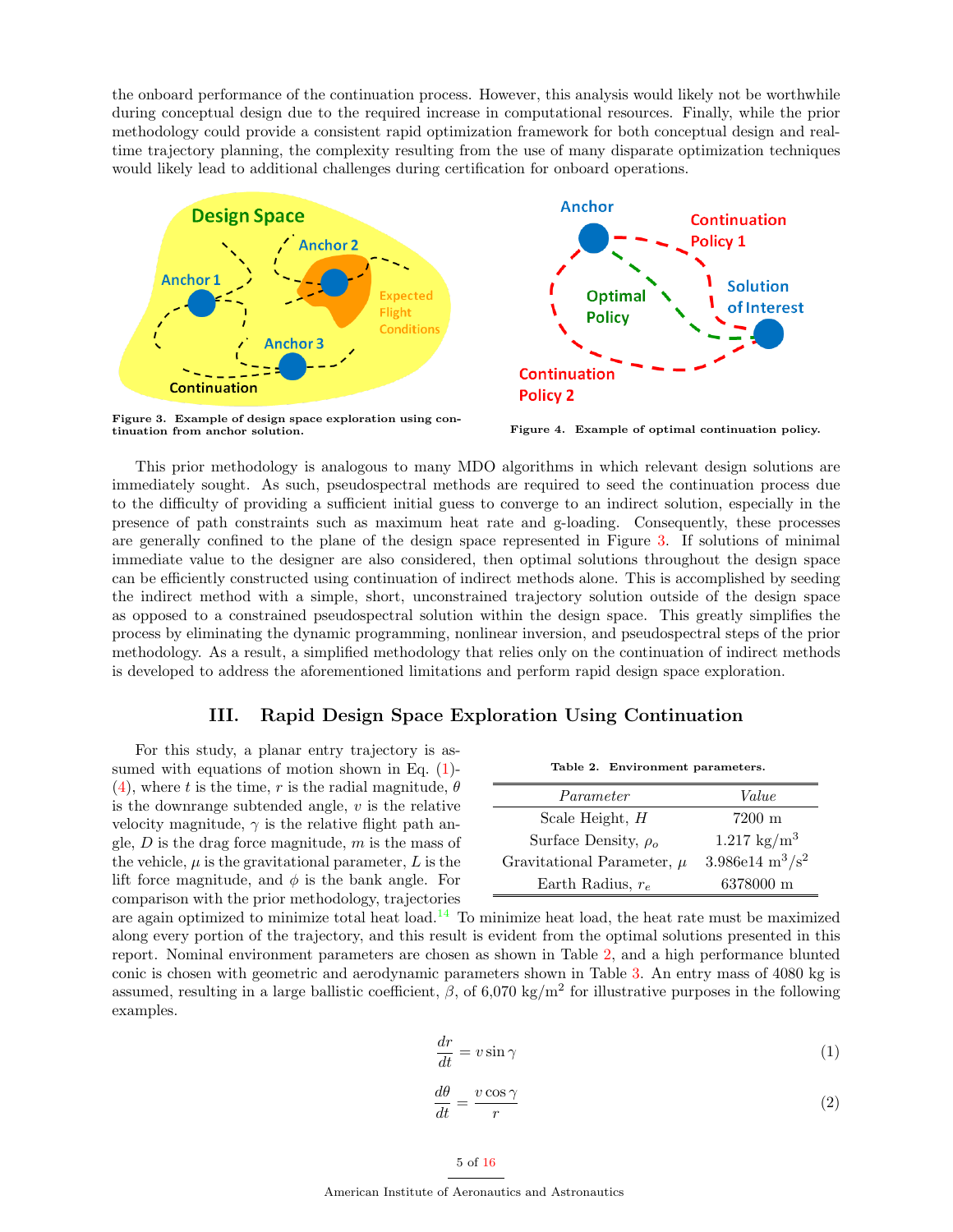$$
\frac{dv}{dt} = -\frac{D}{m} - \frac{\mu \sin \gamma}{r^2} \tag{3}
$$

$$
\frac{d\gamma}{dt} = \frac{L\cos\phi}{mv} + \left(\frac{v}{r} - \frac{\mu}{vr^2}\right)\cos\gamma\tag{4}
$$

<span id="page-5-0"></span>

| <i>Geometric Parameter</i> | Value            | Aerodynamic Parameter | Value            |
|----------------------------|------------------|-----------------------|------------------|
| Length                     | $6.92 \text{ m}$ | $\alpha$              | $10 \text{ deg}$ |
| Nose Radius                | $0.025$ m        | $C_D$                 | 0.144            |
| Base Radius                | $1.22 \text{ m}$ | $C_L$                 | 0.311            |
| Cone Half-Angle            | $10 \text{ deg}$ | $\cdot$ / D           | 2.16             |

<span id="page-5-1"></span>Table 3. Blunted conic parameters.

## III.A. Construction of the Initial Indirect Solution Outside of the Design Space

As previously mentioned, it is generally impractical for the designer to provide a sufficient initial guess within the constrained design space without the use of pseudospectral methods. Alternatively, the designer can easily provide a sufficient initial guess to converge to a short, unconstrained, optimal trajectory that is outside of the design space. For the following example, a terminal altitude of 6 km and velocity of 1.4 km/s is enforced.

<span id="page-5-2"></span>

|  | Table 4. Control switching structure. |
|--|---------------------------------------|
|  |                                       |

| $\lambda_{\gamma} < 0$ | $Bank = 0 deg$                               |
|------------------------|----------------------------------------------|
| $\lambda_{\gamma}>0$   | $Bank = 180 \text{ deg}$                     |
|                        | $\lambda_{\gamma} = 0$ Bank is indeterminate |

After choosing a reasonable terminal flight path angle of  $-49^{\circ}$  and terminal costate values of zero, an initial guess can be constructed through reverse propagation of the states and costates for a short period of time which was chosen to be one second for this example. Before the trajectory is propagated, the lift of the vehicle is artificially reduced by a factor of 100. This prevents switches in control that could result along the unconstrained arc as described by the switching structure depicted in Table  $4.^{23, 24, 25}$  $4.^{23, 24, 25}$  $4.^{23, 24, 25}$  $4.^{23, 24, 25}$  $4.^{23, 24, 25}$  $4.^{23, 24, 25}$  $4.^{23, 24, 25}$  $4.^{23, 24, 25}$  Finally, the initial altitude and velocity resulting from the reverse propagation are chosen as fixed initial conditions.

With this initial guess as well as fixed initial and terminal conditions, an indirect method is able to quickly converge to the short, unconstrained, minimum heat load solution. The resulting trajectory and costates are shown in Figures [5](#page-5-3) and [6,](#page-5-4) respectively. As expected, the costates are smooth throughout the entire unconstrained trajectory. As with many common indirect method solvers, only the necessary conditions of optimality are guaranteed to be satisfied. The optimality of this short, unconstrained solution can be easily verified for this relatively simple trajectory optimization problem. As expected to maximize heat rate throughout the trajectory, the optimal solution consists of a full lift-up trajectory as described by the switching structure. The optimality of this solution could also be verified through analysis of the sufficient conditions of optimality. However, this is left as future work.



<span id="page-5-3"></span>Figure 5. Initial indirect solution.



<span id="page-5-4"></span>Figure 6. Costates from initial indirect solution.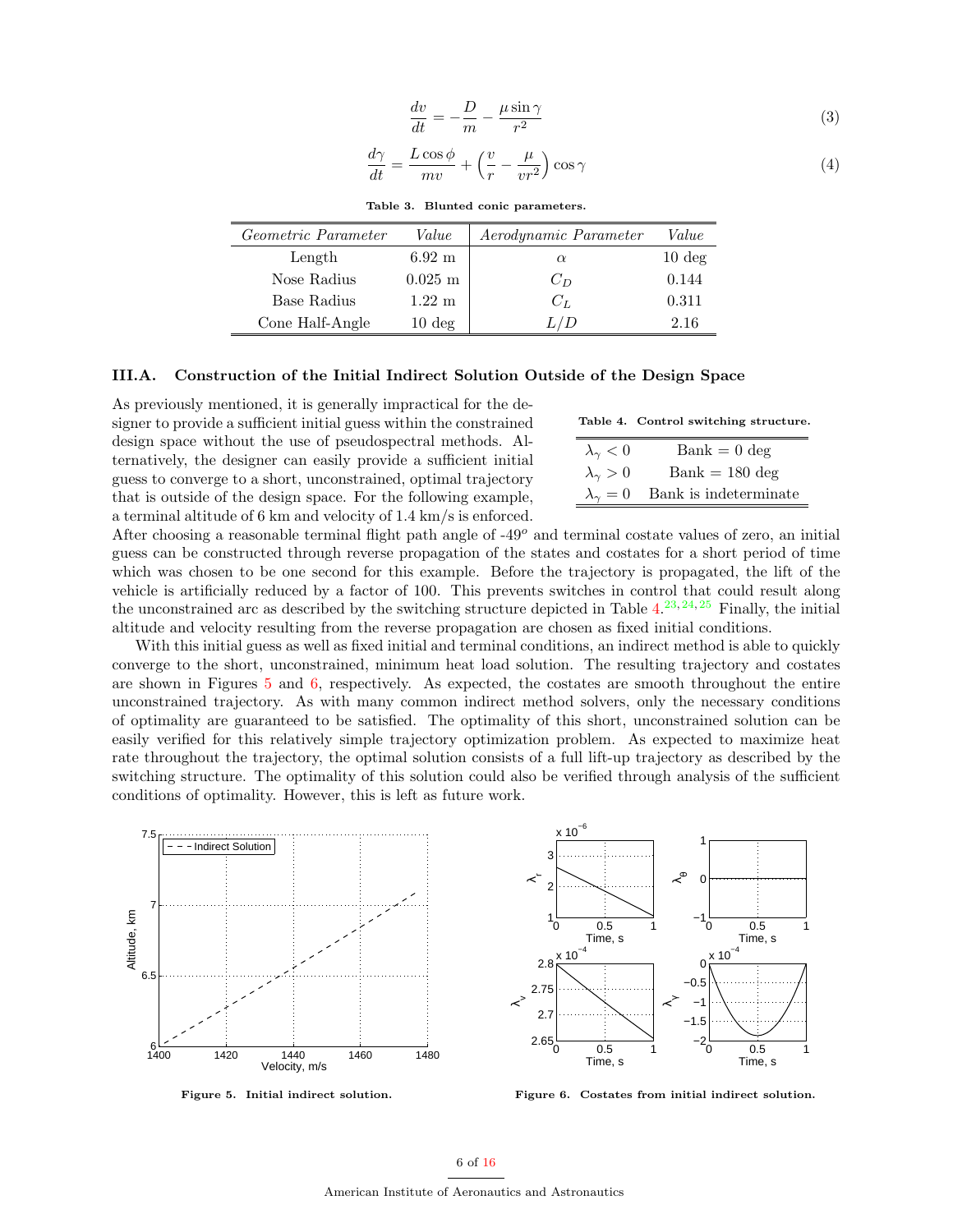#### III.B. Unconstrained Continuation to the Desired Initial State

The short, unconstrained trajectory is outside of the design space and is not of immediate interest to the designer. However, this solution serves as the starting point from which the trajectory is evolved to a solution of interest within the design space. With this converged indirect solution, the unconstrained trajectory must be extended through continuation to the set of desired entry conditions. The evolution of the optimal trajectories and corresponding costates is shown in Figures [7](#page-6-0) and [8,](#page-6-1) respectively. During the continuation process, the prior solution serves as an initial guess to converge to the subsequent nearby solution. As the trajectory is lengthened, the switching structure is monitored to ensure no switches occur in the bank angle. During this process,  $\lambda_{\gamma}$  is always negative, implying that the artificial decrease in lift was sufficient to prevent switches in control. Additionally, each successive solution is monitored during the continuation process to determine if large changes occur between solutions. For example, the initial flight path angle is monitored to determine if the vehicle is initially traveling towards the target as desired. If the distance between solutions is too large, then the indirect method solver may converge to a solution in which the vehicle is initially traveling away from the target. If this occurs, then smaller distances are chosen between solutions during the continuation process, ensuring convergence to a proper initial flight path angle.



<span id="page-6-0"></span>Figure 7. Trajectories from unconstrained continuation.



With the trajectory fully extended to include the desired initial conditions, path constraints such as maximum heat rate and gloading can be incrementally introduced. In this process, path constraints that define a flight corridor are introduced at a location of tangency to the unconstrained trajectory as depicted in Figure [9.](#page-6-2) This approach serves two purposes. First, indirect methods require the number and order of unconstrained and constrained trajectory arcs to be specified prior to optimization. This is difficult to estimate apriori, and, in the prior methodology, this sequence is provided from the pseudospectral solution. After identifying the magnitude of the constraint that provides this tangency condition, a determination can be made as to whether or not the constraint is initially active and should be included in the optimization. Second, by introducing



<span id="page-6-1"></span>Figure 8. Costates from unconstrained continuation.



<span id="page-6-2"></span>Figure 9. Introduction of path constraint.

a constraint at the point of tangency, the states and time of the optimal trajectory remain unchanged. Only the costates change with the introduction of a discontinuity as a result of the corner conditions.<sup>[23,](#page-15-2) [24,](#page-15-3) [25](#page-15-4)</sup> This provides a gradual change in solution necessary for convergence of the indirect method.

In the prior unconstrained continuation process, lift is artificially decreased to prevent switches in bank angle. As path constraints are introduced, the lift of the vehicle must be incrementally restored to the actual value to enable the vehicle to maneuver along these constraints. As an example, a maximum heat rate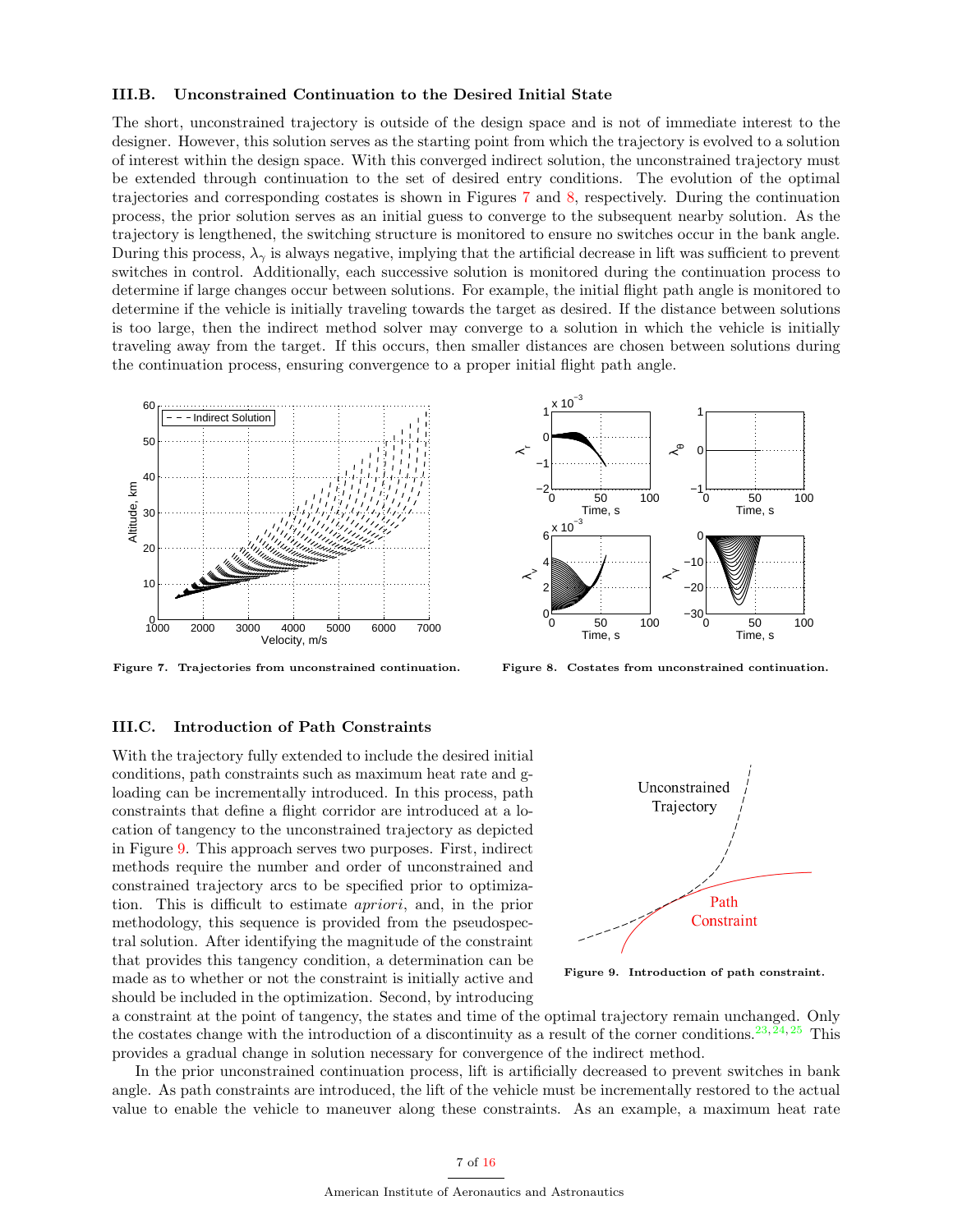constraint is introduced at a location of tangency along the final trajectory from the previous unconstrained continuation process. Once the heat rate constraint is introduced in this manner, it is incrementally decreased to the desired value. As the heat rate constraint is decreased, the lift of the vehicle is restored to prevent saturation in bank angle while traveling along the constraint. At the end of this process, the lift of the vehicle is restored to 50% of the actual value. The resulting trajectories and costates from this process are shown in Figures [10](#page-7-0) and [11,](#page-7-1) respectively. As shown, the initial flight path angle must be shallowed as the heat rate constraint is decreased to prevent the vehicle from violating the constraint. As expected, discontinuities occur in the costates at the time the vehicle enters the heat rate constraint. Note that as the magnitude of the heat rate constraint is reduced and the lift of the vehicle is increased, both the length of the trajectory and time of the entrance to the heat rate constraint increase. It is also important to note that the switching structure only applies to the unconstrained portions of the trajectory. While  $\lambda_{\gamma}$  is shown to be positive during the middle portion of each trajectory, this occurs while the vehicle is traveling along the heat rate constraint and, as a result, does not conflict with the switching structure. As expected,  $\lambda_{\gamma}$  is verified to be negative along the unconstrained arcs.





<span id="page-7-0"></span>Figure 10. Trajectories from continuation of heat rate constraint and L/D.

<span id="page-7-1"></span>Figure 11. Costates from continuation of heat rate constraint and L/D.

After the continuation of the heat rate constraint is completed, additional path constraints such as maximum g-loading can also be introduced and modified in a similar manner. The trajectories and costates that result from continuation of the g-loading constraint are shown in Figures [12](#page-8-0) and [13,](#page-8-1) respectively. During this process, the lift of the vehicle is fully restored. As expected, a second discontinuity occurs where the vehicle enters the g-loading constraint at around 80 s. At the end of this process, a constrained indirect solution is obtained within the design space of interest. It is important to note that this process is executed quickly through continuation of fast indirect methods, eliminating the need for the slower processes of discrete dynamic programming, nonlinear inversion, and pseudospectral methods associated with the previous methodology. Consequently, this eliminates the need to construct anchor solutions at strategic locations throughout the design space. Instead, any point within the design space can be quickly accessed through continuation from a simple solution outside of the design space. As a result, rapid design space exploration can be performed using continuation of fast indirect methods alone.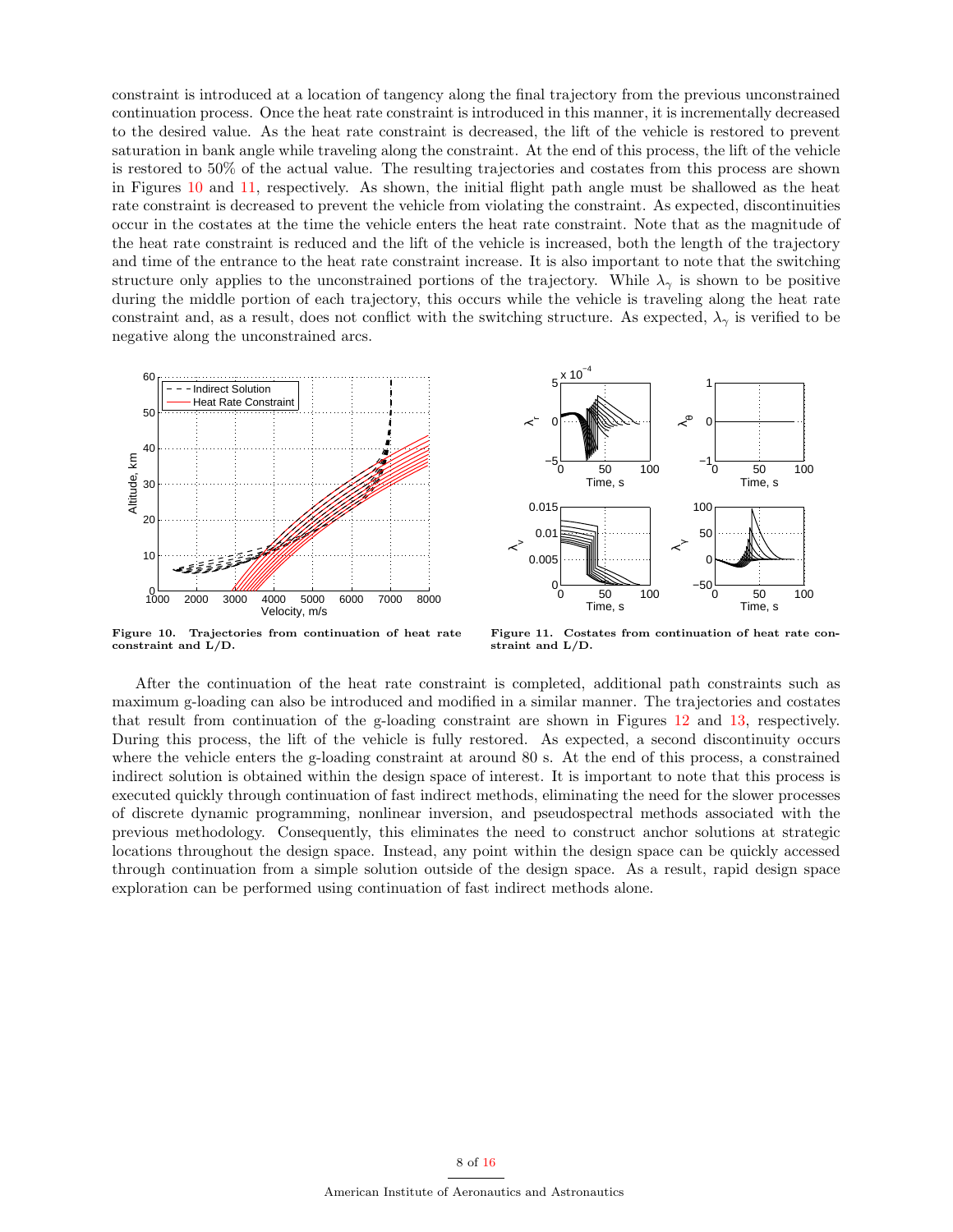

<span id="page-8-0"></span>Figure 12. Trajectories from continuation of g-loading constraint and L/D.



<span id="page-8-1"></span>Figure 13. Costates from continuation of g-loading constraint and L/D.

In the prior example, algorithm monitors are used to ensure the initial flight path angle and lift restoration provides feasible solutions during the continuation process. However, parameters are changed manually during this continuation process. Without prior knowledge of optimal solutions during the continuation process, small steps must be conservatively chosen after trial and error to ensure that each prior solution serves as a good initial guess to converge to the next indirect solution. If indirect solutions could be predicted during the continuation process, then improved initial guesses could be constructed. Additionally, if the error of this prediction could also be estimated, then the choice in step size can be automated to perform efficient design space exploration.

# IV. Unconstrained Solution Prediction Using State Transition Tensors

In the prior example, the construction of optimal solutions within the design space begins with the continuation of unconstrained solutions to the desired initial condition. As such, the prediction of unconstrained solutions must be addressed. While traditional MDO methods rely on direct optimization techniques that perform a constrained search for the optimum, indirect methods convert the optimization problem into a root-solving problem of boundary conditions. If a relationship between these boundary conditions can be constructed, then optimal solutions can be predicted during the continuation process. This relationship is constructed using State Transition Tensors (STTs).

#### IV.A. State Transition Tensors

In this work, STTs are used to relate changes in initial states and costates from a reference solution (denoted by \*) to changes in states and costates at a future time as shown in Eq.  $(5)$ , where  $\mathbf{x}'_i$  is the i<sup>th</sup> component of an augmented state vector that also includes costates and  $\Phi_{i,k_1\cdots k_p}$  is the corresponding p<sup>th</sup> order STT. As a result, deviations in the augmented state with  $n$  elements can be expressed as a Taylor series of STTs to order m as shown in Eq.  $(6)$ , and deviations in the rate of the augmented state can expressed in the form of Eq. [\(7\)](#page-9-2). The equations of motion can be combined with the costate rate equations obtained from the necessary conditions of optimality to construct a relationship for the rate of the augmented state as shown in Eq. [\(8\)](#page-9-3). The corresponding deviations in the rate of the augmented state can also be calculated by expressing Eq. [\(8\)](#page-9-3) as a Taylor series as shown in Eq. [\(9\)](#page-9-4), where the Jacobian of the augmented state is shown in Eq.  $(10)$ . After substitution of Eq.  $(6)$  into Eq.  $(9)$ , the STTs can be calculated by matching coefficients with Eq.  $(7).^{27}$  $(7).^{27}$  $(7).^{27}$  $(7).^{27}$  An automated process has been developed to perform this coefficient matching for any order  $m$  chosen by the designer as well as to construct the appropriate subroutines for computing the STTs associated with the trajectory optimization of interest. After computing the STTs, predictions can be made during the continuation process in both the states and costates for nearby optimal solutions.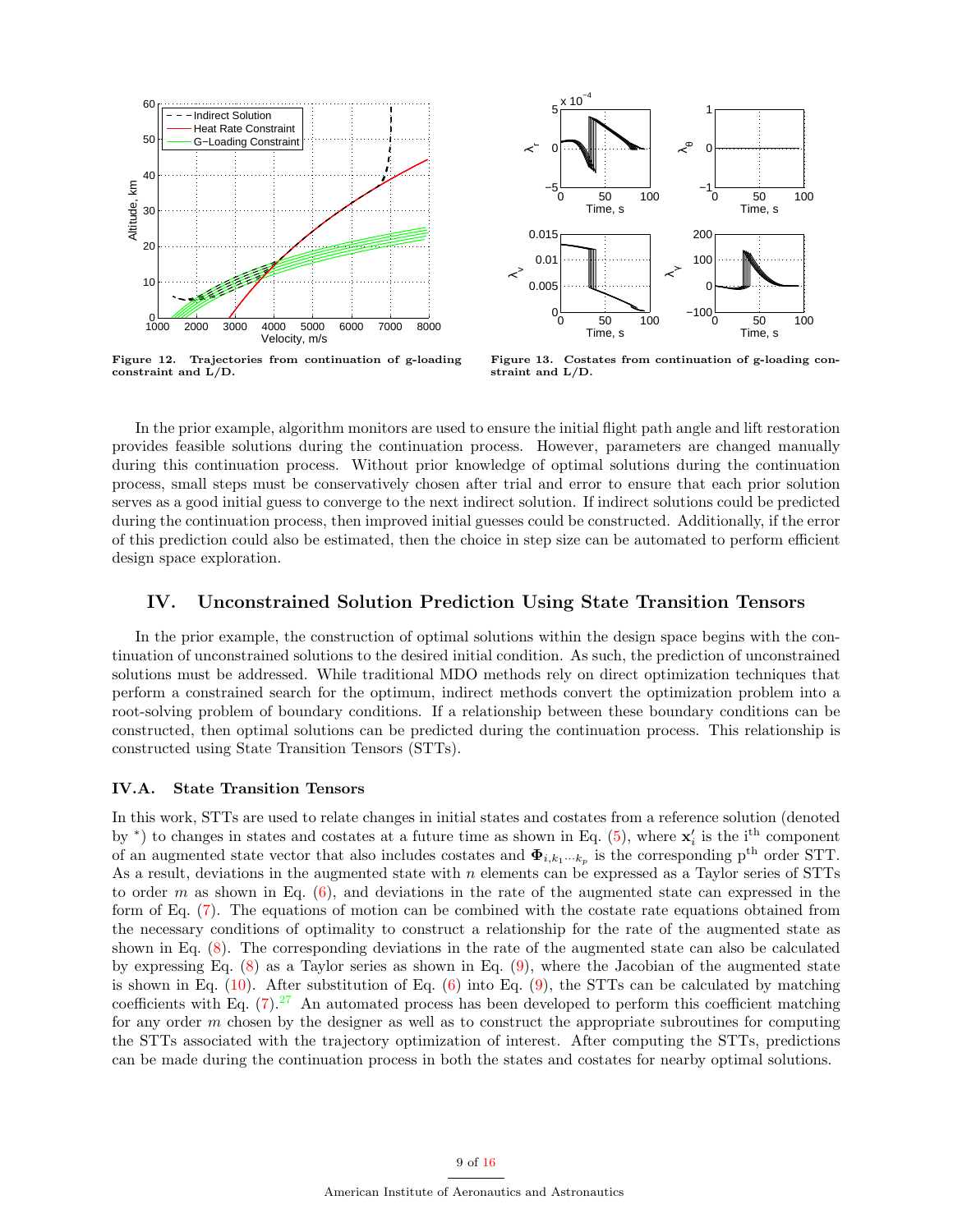$$
\mathbf{\Phi}_{i,k_1\cdots k_p} = \frac{\partial^p \mathbf{x}'_i}{\partial \mathbf{x}'^o_{k_1} \cdots \partial \mathbf{x}'^o_{k_p}}
$$
(5)

<span id="page-9-1"></span><span id="page-9-0"></span>
$$
\delta \mathbf{x}'_i(t) = \sum_{p=1}^m \frac{1}{p!} \left( \sum_{k_1=1}^n \sum_{k_2=1}^n \cdots \sum_{k_p=1}^n \mathbf{\Phi}_{i,k_1\cdots k_p} \delta \mathbf{x}'^o_{k_1} \cdots \delta \mathbf{x}'^o_{k_p} \right) \tag{6}
$$

<span id="page-9-2"></span>
$$
\delta \dot{\mathbf{x}}'_{i}(t) = \sum_{p=1}^{m} \frac{1}{p!} \left( \sum_{k_{1}=1}^{n} \sum_{k_{2}=1}^{n} \cdots \sum_{k_{p}=1}^{n} \dot{\Phi}_{i,k_{1}\cdots k_{p}} \delta \mathbf{x}'^{o}_{k_{1}} \cdots \delta \mathbf{x}'^{o}_{k_{p}} \right)
$$
(7)

$$
\dot{\mathbf{x}}_i'(t) = \mathbf{f}_i'[t, \mathbf{x}'(t)] \tag{8}
$$

$$
\delta \dot{\mathbf{x}}_i'(t) = \sum_{p=1}^m \frac{1}{p!} \left( \sum_{k_1=1}^n \sum_{k_2=1}^n \cdots \sum_{k_p=1}^n \mathbf{f}_{i,k_1\cdots k_p}^{t*} \delta \mathbf{x}_{k_1}' \cdots \delta \mathbf{x}_{k_p}' \right)
$$
(9)

$$
\mathbf{f}'^*_{i,k_1\cdots k_p} = \frac{\partial^p \mathbf{f}'_i}{\partial \mathbf{x}'_{k_1} \cdots \partial \mathbf{x}'_{k_p}} \bigg|_{\mathbf{x}' = \mathbf{x}'^*}
$$
(10)

<span id="page-9-5"></span><span id="page-9-4"></span><span id="page-9-3"></span>Higher order STTs are often used in astrodynamics applications to maintain accuracy for the long propa-gation times required.<sup>[28,](#page-15-7) [29,](#page-15-8) [30,](#page-15-9) [31](#page-15-10)</sup> For relatively short hypersonic missions, higher order STTs could potentially be used to accurately predict optimal solutions at greater distances from the reference solution. If the optimal solutions throughout the design space can be expressed as a convergent STT series, then the accuracy of the predictions will improve as the order of the STT approximation is increased. However, not all functions can be approximated by a convergent Taylor series. A scalar example of each scenario will illustrate the considerations made when predicting optimal solutions using STTs.

#### IV.B. Taylor Series Examples

A scalar Taylor series approximation about the reference point  $a$  can be expressed in the form of Eq. [\(11\)](#page-9-6), where  $a = 0$  in the following examples. As shown in Figure [14,](#page-10-0) the Taylor series approximation of the function  $e^x$  appears to improve for all x as the order of the approximation increases. Alternatively, Figure [15](#page-10-1) illustrates that the error of the Taylor series increases as the order of the approximation increases for the function  $\log(1+x)$  where  $x > 1$ . During the continuation process, the exact solution of the predicted optimal trajectories is not known a priori, and as a result, this comparison cannot be made to directly determine if the STT prediction improves as the order of the approximation increases. Instead, convergence of the STT series can be indirectly observed from convergence of the approximate STT solutions as the order of the approximation increases. For a convergent series, the discrepancy between the approximate solution of order p, denoted as  $f_p$ , and of order  $p+1$ , denoted as  $f_{p+1}$ , should decay as p increases. For the convergent Taylor series example, this decay is observed at various values of  $x$  as shown in Figure [16.](#page-10-2) For the divergent Taylor series example, this decay is observed for  $x < 1$  as shown in Figure [17.](#page-10-3) However, for  $x > 1$ , this decay only occurs for small orders of  $p$ . As  $p$  increases, the discrepancy also eventually increases. As shown in both examples, the discrepancy is likely to decrease as the order p increases for x near the reference point  $a = 0$ . The discrepancy between an approximation of order p and an approximation of order  $p + 1$  is shown in Eq. [\(12\)](#page-9-7). For  $|x-a| \ll 1$ ,  $(x-a)^{p+1}$  will likely dominate this expression, resulting in the observed decay in discrepancy for both examples. However, as  $x$  is chosen farther from the reference point, the discrepancy will only decrease with order p if  $\frac{f^{(p+1)}(a)}{(p+1)!}$  decreases in magnitude faster than  $(x-a)^{p+1}$  increases in magnitude.

<span id="page-9-7"></span><span id="page-9-6"></span>
$$
f(x+a) = f(a) + \frac{f'(a)}{1!}(x-a) + \frac{f''(a)}{2!}(x-a)^2 + \dots + \frac{f^{(p)}(a)}{p!}(x-a)^p
$$
 (11)

$$
|f_{p+1} - f_p| = \left| \frac{f^{(p+1)}(a)}{(p+1)!} (x-a)^{p+1} \right| \tag{12}
$$

#### 10 of [16](#page-15-0)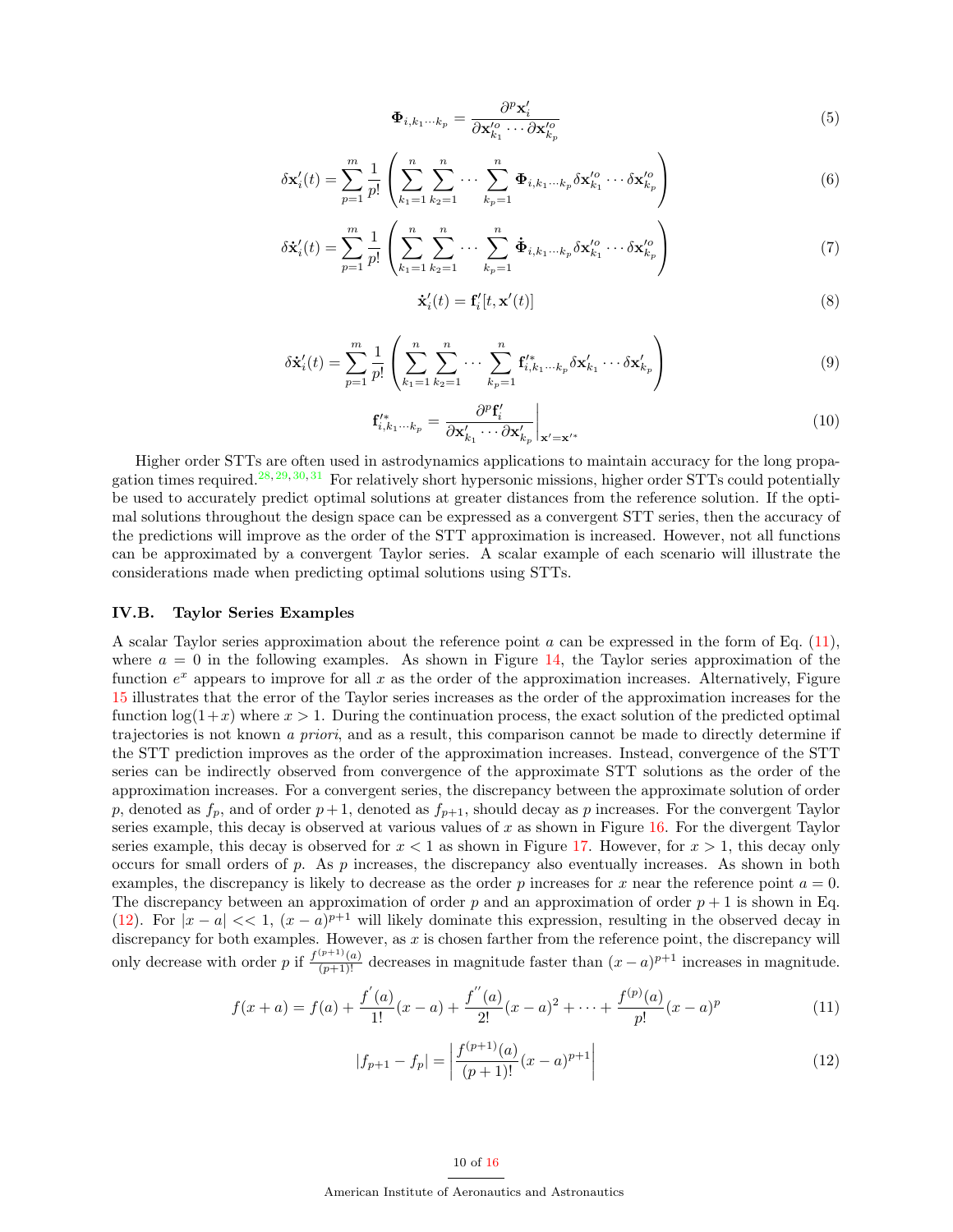

<span id="page-10-0"></span>Figure 14. Example convergent Taylor series approximations for  $f(x) = e^{x^2}$ .



<span id="page-10-2"></span>Figure 16. Discrepancy in convergent Taylor series estimates at various x locations for  $f(x) = e^x$ .



<span id="page-10-1"></span>Figure 15. Example divergent Taylor series approximations for  $f(x) = log(1 + x)$ .



<span id="page-10-3"></span>Figure 17. Discrepancy in divergent Taylor series estimates at various x locations for  $f(x) = log(1 + x)$ .

## IV.C. Optimal Solution Prediction Using State Transition Tensors

The prior Taylor series examples illustrate two important considerations when predicting optimal solutions during the continuation process. First, the accuracy of predicted solutions is not guaranteed to increase as the order of the STT approximation increases. As such, higher order STT approximations should only be used to improve accuracy if the observed discrepancy decreases. Second, for well-posed hypersonic problems, optimal solutions can likely be predicted to any degree of accuracy using STTs of sufficient order as long as these solutions are sufficiently close to the reference solution. As predictions are made farther away from the reference solution, the accuracy of predictions with increasing order  $p$  is governed by the optimal solution space. To highlight the advantages of using higher order STTs, optimal trajectories from a continuation process are also predicted using both first and second order STTs as shown in Figure [18.](#page-11-0) During this process, the prior converged indirect solution serves as the reference trajectory when calculating the STTs. The errors in predicted altitude and velocity with the corresponding optimal solutions are shown in Figure [19.](#page-11-1) As desired, the predicted errors from the second order approximation are smaller throughout each trajectory than the errors from the first order approximation. Additionally, the accuracy of these predictions suggests that larger steps can be taken during the continuation process and that the error in predicted solutions can be controlled using higher order STT approximations.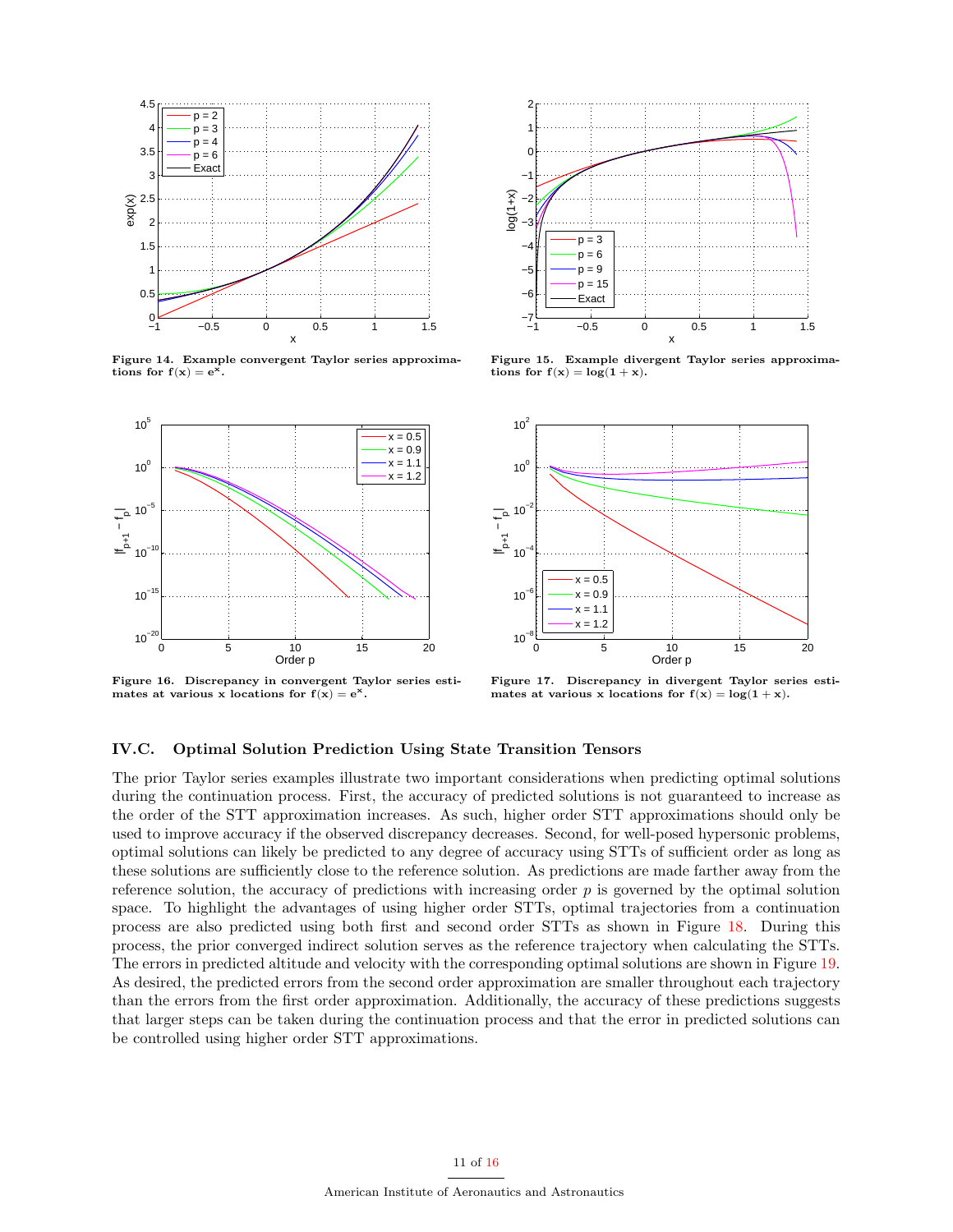

<span id="page-11-0"></span>Figure 18. Improved STT-predicted trajectories with order of approximation.

As an initial step to automate the continuation process, a methodology has been developed to predict optimal solutions throughout the unconstrained trajectory space using STTs. By controlling the error of this prediction, the methodology dynamically determines the appropriate change in initial conditions originally chosen through trial and error as shown in Figure [7.](#page-6-0) Furthermore, these predicted solutions are used to provide better initial guesses that were originally formulated using the prior indirect solution. To predict optimal, unconstrained trajectory solutions, boundary conditions must be satisfied at both the initial and terminal points of the trajectory. In general, the STTs provide an analytic mapping between these boundary conditions, enabling an analytic root-solving process to be used to quickly construct predicted optimal solutions. During the unconstrained continuation process, the initial altitude and velocity are incre-



Figure 19. Error in predicted altitude and velocity for various orders of approximation.

<span id="page-11-1"></span>

<span id="page-11-2"></span>Figure 20. Optimal solution prediction of trajectories with varying initial conditions and fixed terminal conditions.

mentally increased to eventually match the desired initial conditions while the terminal conditions remain fixed. As a result, the time of each optimal trajectory increases during this process. However, the STTs are only able to relate changes in initial conditions to changes in terminal conditions with respect to the indirect solution that serves as the reference trajectory during computation of the STTs. This is evident in Figure [18](#page-11-0) in which the predicted STT solutions terminate before reaching the desired terminal point. To predict optimal trajectories with longer flight times, the indirect solution used to construct the STTs must be propagated beyond the original terminal conditions by a time  $dt_f$  as shown in Figure [20.](#page-11-2) As such, STTs can then be used to predict the change in initial conditions,  $dx_i$ , that yields an optimal trajectory with this increased flight time to the desired terminal state.

While this process enables the prediction of optimal trajectories with greater flight times, many solutions in  $dx_i$  likely exist for a given choice in  $dt_f$ . To enforce a unique solution for  $dx_i$ , all changes in the initial state are restricted to the analytic shooting line that connects the initial state of the indirect solution to the desired initial condition as shown in Figure [21.](#page-12-0) Additionally, as the magnitude of  $dx_i$  increases as  $dt_f$  increases, the STT-predicted solutions will reside at greater distances from the initial indirect solution. Consequently, the error associated with these predictions will also likely increase. Without knowledge of the exact optimal solutions during this process, the error at the boundary conditions is approximated as the discrepancy between STT-predicted solutions of order  $p$  and of order  $p + 1$ . To limit the number of steps during the continuation process, the magnitude of  $dx_i$  should be chosen to be as large as possible without violating the maximum approximate error chosen by the designer. However, the proper choice in  $dt_f$  that provides this desired magnitude of  $dx_i$  is not known a priori. As such, an intermediate rapid continuation process is employed to predict optimal solutions along the analytic shooting line using STTs.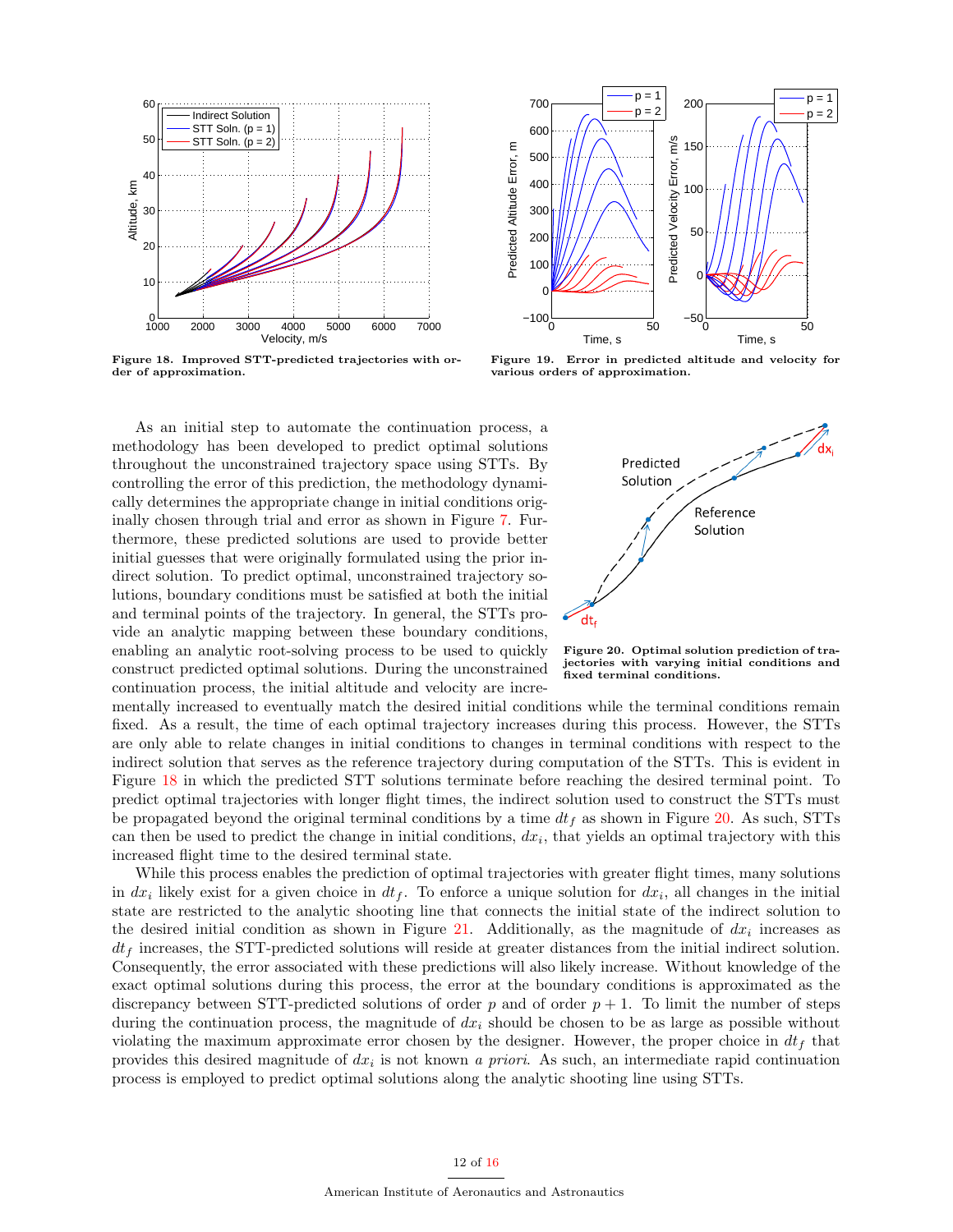During this intermediate process,  $dt_f$  is incrementally increased, and the analytic mapping between the initial and final conditions of the STT-predicted solutions is used to converge to the appropriate  $dx_i$  along the analytic shooting line. During this process, the STTs provide the opportunity to perform an analytic shooting in which  $dx_i$  is iterated to converge to the appropriate terminal conditions. Once the proper change in initial conditions is found, the final time is incrementally increased again from  $dt_{f,1}$  to  $dt_{f,2}$ , and a new initial condition,  $dx_{i,2}$ , is identified through analytic shooting of the STTs using  $dx_{i,1}$  as an initial guess. This process is repeated until  $dt_f$  can no longer be increased without exceeding the limit in approximate error chosen by the designer. Note that the in-



<span id="page-12-0"></span>Figure 21. Example of unconstrained analytic shooting using STT predictions.

termediate continuation process is naturally regulating. As the indirect solution is propagated beyond the terminal conditions using an error-controlled, adaptive RK scheme, the sequence of  $dt_f$  values used by the intermediate continuation process adapts to the dynamics of the optimization problem. If the dynamics of the problem are relatively strong, then smaller steps are taken in  $dt_f$ , resulting in more steps during the intermediate continuation process.

To maximize computational efficiency, the analytic shooting process is initially performed using an STT of order one, and the approximate error of each solution is calculated using an STT of order two. As the limit in approximate error is reached, the order of the STT used for each calculation can be increased as long as the discrepancy is decreased. If no higher order STT solution is available due to the increase in computational requirements, then the STT-predicted solution is used as an initial guess to converge to a new indirect solution, and the process is repeated. As an example, this process is executed using a maximum STT order of two shown in Figure [22](#page-12-1) and a maximum order of three shown in Figure [23.](#page-12-2) As expected, as the maximum order of the STT increases, larger changes in  $dx<sub>i</sub>$  can be predicted with the same limit in approximate error. Note that this error includes predicted flight times, and as a result, the STT-predicted solutions to not reach the terminal point. However, these predictions do provide greatly improved initial guesses that enable rapid convergence to the nearby indirect solution also shown in Figures [22](#page-12-1) and [23.](#page-12-2)



1000 2000 3000 4000 5000 6000 7000 8000  $1000$ 10 20 30 40 50 60 Velocity, m/s Altitude, km Indirect Solution STT Solution

Figure 22. Unconstrained continuation using  $2<sup>nd</sup>$  order STT predictions.

<span id="page-12-2"></span>Figure 23. Unconstrained continuation using  $3^{rd}$  order STT predictions.

## <span id="page-12-1"></span>V. Addressing Prior Methodology Limitations and Future Work

As shown, the complexities of the prior methodology that relies on the combination of many trajectory optimization techniques including discrete dynamic programming, nonlinear inversion, pseudospectral methods, and continuation of indirect methods are eliminated. Instead, this framework can be collapsed into a design methodology that only relies on the continuation of indirect methods. As a result, the path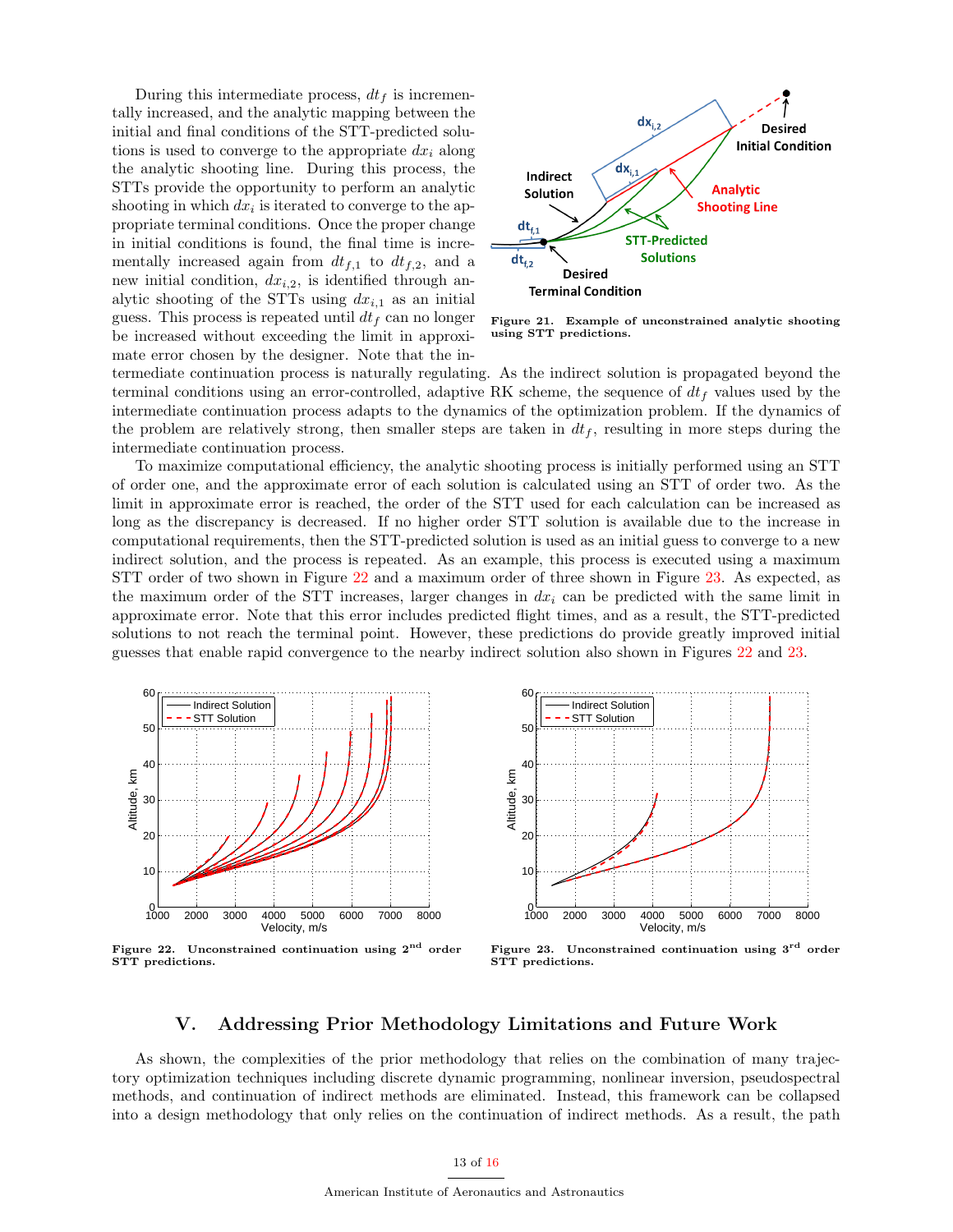cost limitation and sensitivity of the discrete dynamic programming process are eliminated. Additionally, the complexities of pseudospectral methods associated with predetermined node locations, mesh refinement techniques, use of penalty functions in NLP solvers, and identification of discontinuous changes in costates are also eliminated. Alternatively, indirect methods enable the use of single and multiple shooting methods that employ an error-controlled, adaptive RK scheme. As a result, path constraints are directly enforced, eliminating the need for penalty functions, and discontinuous changes in costates that result from these path constraints can be directly observed during the continuation process. The investigation of efficient multiple shooting tools, such as BNDSCO, and symplectic integration techniques is left as future work.<sup>[32](#page-15-11)</sup> Furthermore, the prediction of optimal solutions should be expanded to include various vehicle parameters, environment parameters, and path constraints. During the manual continuation process, solutions are monitored to ensure convergence. For example, the lift of the vehicle is increased in a manner that enables the vehicle to follow path constraints while preventing any switches in control. The automation of this monitoring would also enable automation of the continuation process as optimal solutions are predicted using STTs. Furthermore, the continuation of indirect methods may eliminate the disparity between conceptual design and onboard operations.

The dynamic node arrangement provided by adaptive RK schemes ensures that the dynamics of the trajectory are satisfied to an accuracy specified by the designer. This eliminates the need for mesh refinement techniques that may be required when node locations are predetermined as shown in Figure [2.](#page-3-0) Additionally, the dynamic node arrangement efficiently clusters nodes in regions of most interest that have strong dynamics, whereas pseudospectral methods cluster nodes near the endpoints with generally weak dynamics for hypersonic missions. The efficient clustering of nodes by adaptive RK schemes could assist onboard real-time trajectory planning operations in which optimal trajectory solutions are only accepted if the dynamics at many locations throughout the entire solution are validated to a certain level of accuracy. Furthermore, the use of penalty functions, internal subproblems, and slack variables by NLP solvers greatly increase the complexity of identifying optimal solutions. As a result, the certification of these algorithms for flight operations would also increase in complexity. Alternatively, indirect methods only require a root-solver and a numerical integration scheme. Onboard calculations such as these have already been planned to support the entry monitor system of the Orion command module.<sup>[33](#page-15-12)</sup> As such, the continuation of indirect methods could potentially bridge the gap between conceptual design and onboard trajectory operations. Further advancements in this approach should be evaluated during conceptual design as well as in a flight-relevant hardware environment to address additional gaps that may remain. For example, additional real-time considerations including estimation of vehicle and atmospheric properties could also be incorporated into the conceptual design process.

As methods are evaluated for both conceptual design and onboard applications, considerations must be made for future advances in ground and onboard computing. In both environments, limited computational resources demand rapid calculation of optimal solutions. For example, the emergence of the massive parallelization of scientific computing provided by graphics processing units (GPU) will likely alter the manner in which conceptual design is performed. While NLP solvers can be parallelized, STTs can be computed with relatively small amounts of memory.<sup>[34](#page-15-13)</sup> This enables the relatively limited but fast memory on a GPU to be utilized for rapid parallel computation of STTs.<sup>[35](#page-15-14)</sup> As the capability of GPUs increases, higher order STTs can be computed in parallel to reduce the number of steps required during the continuation process. Additionally, the analytic shooting line should be evaluated to determine if a more efficient path for the continuation policy can be constructed. Finally, as the balance between serial speed and parallelization matures in future computing, indirect methods can also be adapted through proper division of the problem and use of multiple shooting techniques.

## VI. Conclusions

In this investigation, a simplified methodology is developed to perform rapid design space exploration that only relies on the continuation of fast indirect methods. This approach eliminates the complexities associated with the integration of discrete dynamic programming, nonlinear inversion, and pseudospectral methods required by a prior design methodology before the continuation of indirect methods. These optimization techniques are required in the prior methodology due to the challenges associated with constructing a good initial guess to converge to an indirect solution within a constrained design space. In this work, a good initial guess is shown to be easily constructed for a short, unconstrained, optimal trajectory that resides outside of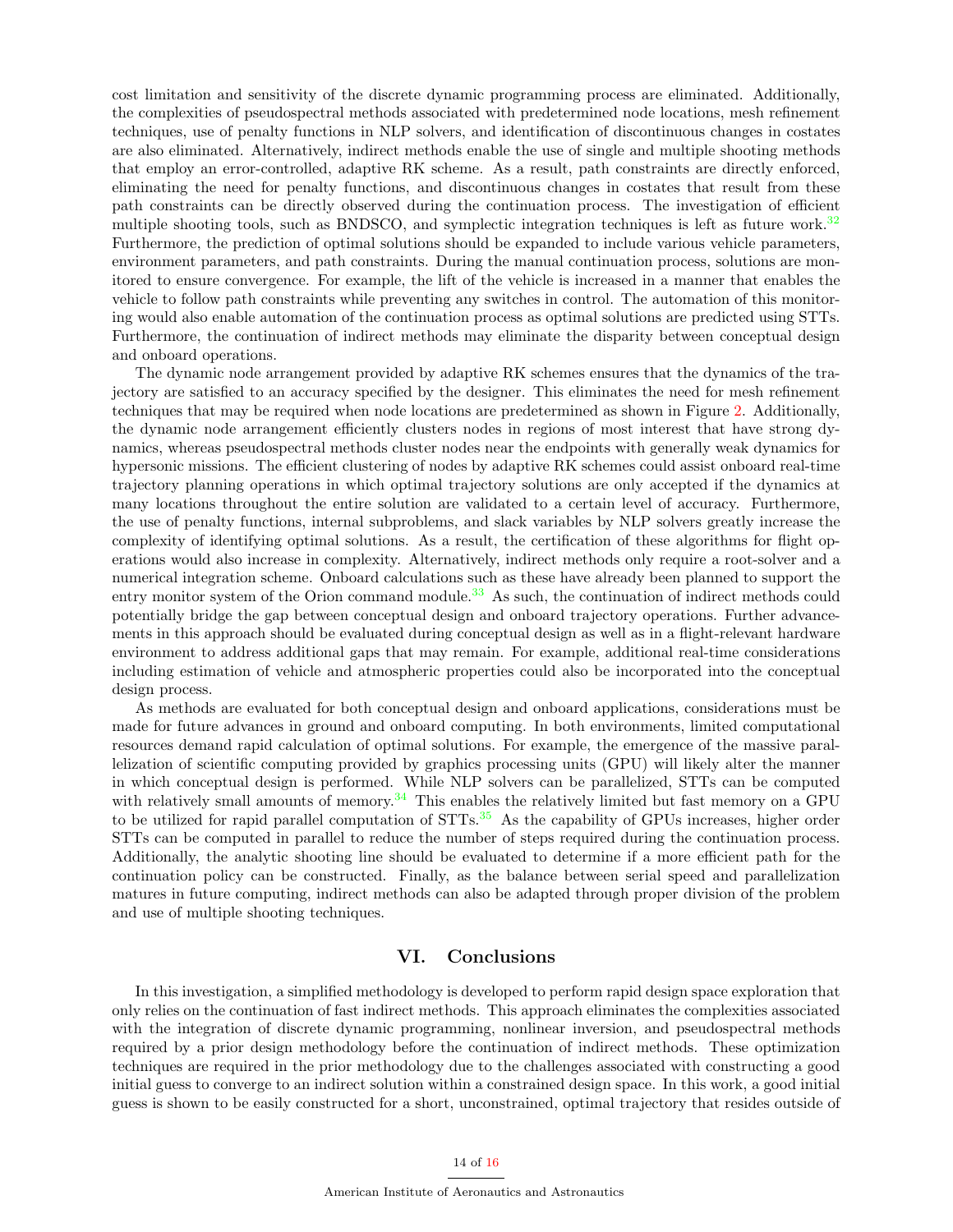the design space of interest. As such, solutions within the design space of interest are shown to be efficiently constructed through continuation of indirect methods from this unconstrained solution. During this process, path constraints are introduced at points of tangency with the trajectory, and examples with maximum heat rate and g-loading constraints illustrate that the indirect method is able to converge to optimal solutions as the magnitude of these constraints is modified. For these examples, the continuation process is performed manually. As an initial step toward the automation of the continuation process, state transition tensors are shown to provide accurate predictions of optimal solutions throughout the unconstrained trajectory space. A methodology is developed to perform accurate predictions of trajectories with varying flight times, and the error of these predictions is controlled to identify the required steps during the continuation process. Finally, the use of state transition tensors and continuation of indirect methods could be used for both conceptual design studies and onboard real-time trajectory planning. This approach is easily adaptable to future computing considerations and would serve as an initial attempt to bridge the gap between conceptual design and onboard operations.

#### References

<span id="page-14-0"></span><sup>1</sup>Acton, D. E. and Olds, J. R., "Computational Frameworks for Collaborative Multidisciplinary Design of Complex Systems," AIAA 98-4942, 7th AIAA/USAF/NASA/ISSMO Symposium on Multidisciplinary Analysis and Optimization, St. Louis, MO, 2-4 Sep. 1998.

<span id="page-14-1"></span><sup>2</sup>Olds, J. R., "The Suitability of Selected Multidisciplinary Design and Optimization Techniques to Conceptual Aerospace Vehicle Design," AIAA 92-4791, 4th AIAA/USAF/NASA/OAI Symposium on Multidisciplinary Analysis and Optimization, Cleveland, OH, 21-23 Sep. 1992.

<span id="page-14-2"></span><sup>3</sup> Braun, R. D., Powell, R. W., Lepsch, R. A., Stanley, D. O., and Kroo, I. M., "Comparison of Two Multidisciplinary Optimization Strategies for Launch-Vehicle Design," Journal of Spacecraft and Rockets, Vol. 32, No. 3, 1995.

<span id="page-14-3"></span><sup>4</sup>Brown, N. F. and Olds, J. R., "Evaluation of Multidisciplinary Optimization Techniques Applied to a Reusable Launch Vehicle," Journal of Spacecraft and Rockets, Vol. 43, No. 6, 2006.

<span id="page-14-4"></span> ${}^{5}$ Perez, R. E., Liu, H. H. T., and Behdinan, K., "Evaluation of Multidisciplinary Optimization Approaches for Aircraft Conceptual Design," AIAA 2004-4537, 10th AIAA/ISSMO Multidisciplinary Analysis and Optimization Conference, Albany, NY, 30 Aug. - 1 Sep. 2004.

<span id="page-14-5"></span><sup>6</sup>Steinfeldt, B., Theisinger, J., Korzun, A., Clark, I., Grant, M., and Braun, R., "High Mass Mars Entry Descent and Landing Architecture Assessment," AIAA 2009-6684, AIAA Space 2009 , Pasadena, CA, 14 - 17 Sept. 2009.

<span id="page-14-6"></span><sup>7</sup>Garcia, J. A., Brown, J. L., Kinney, D. J., Bowles, J. V., Huynh, L. C., Jiang, X. J., Lau, E., and Dupzyk, I. C., "Co-Optimization of Mid Lift to Drag Vehicle Concepts for Mars Atmospheric Entry," AIAA 2010-5052, 10th AIAA/ASME Joint Thermophysics and Heat Transfer Conference, Chicago, IL, 28 Jun. - 1 Jul. 2010.

<span id="page-14-7"></span><sup>8</sup>Bibeau, R. and Rubenstein, D., "Trajectory Optimization for a Fixed-Term Reentry Vehicle Using Direct Collocation and Nonlinear Programming," AIAA-2000-4262, AIAA Guidance, Navigation, and Control Conference and Exhibit, Denver, CO, 14-17 Aug. 2000.

<span id="page-14-8"></span><sup>9</sup>Herman, A. and Conway, B., "Direct Optimization Using Collocation Based on High-Order Gauss-Lobatto Quadrature Rules," Journal of Guidance, Control, and Dynamics, Vol. 19, No. 3, 1996.

<span id="page-14-9"></span><sup>10</sup>Josselyn, S. and Ross, I. M., "Rapid Verification Method for the Trajectory Optimization of Reentry Vehicles," Journal of Guidance, Control, and Dynamics, Vol. 26, No. 3, 2003.

<span id="page-14-10"></span><sup>11</sup>Grant, M. J. and Mendeck, G. F., "Mars Science Laboratory Entry Optimization Using Particle Swarm Methodology," AIAA 2007-6393, AIAA Atmospheric Flight Mechanics Conference and Exhibit, Hilton Head, SC, 20-23 Aug. 2007.

<span id="page-14-11"></span> $12$ User's Guide for SNOPT Version 7: Software for Large-Scale Nonlinear Programming, University of California, San Diego, CA, Stanford University, Stanford, CA, 16 Jun. 2008.

<span id="page-14-12"></span><sup>13</sup>Lafleur, J. and Cerimele, C., "Mars Entry Bank Profile Design for Terminal State Optimization," AIAA 2008-6213, AIAA Atmospheric Flight Mechanics Conference and Exhibit, Honolulu, HI, 18-21 Aug. 2008.

<span id="page-14-13"></span><sup>14</sup>Grant, M. J., Clark, I. G., and Braun, R. D., "Rapid Entry Corridor Trajectory Optimization for Conceptual Design," AIAA 2010-7810, AIAA Atmospheric Flight Mechanics Conference and Exhibit, Toronto, Ontario, Canada, 2-5 Aug. 2010.

<span id="page-14-14"></span><sup>15</sup>Otero, R. E. and Braun, R. D., "The Planetary Entry Systems Synthesis Tool: A Conceptual Design and Analysis Tool for EDL Systems," IEEEAC 1331, 2010 IEEE Aerospace Conference, Big Sky, MT, Mar. 2010.

<span id="page-14-16"></span><span id="page-14-15"></span><sup>16</sup>Kirk, D. E., Optimal Control Theory: An Introduction, Prentice-Hall, Inc., 1970.

<sup>17</sup>McCausland, I., *Introduction to Optimal Control Theory*, John Wiley and Sons, Inc., 1969.

<span id="page-14-17"></span><sup>18</sup>Grant, M. J., Clark, I. G., and Braun, R. D., "Rapid Simultaneous Hypersonic Aerodynamic and Trajectory Optimization Using Variational Methods," AIAA Atmospheric Flight Mechanics Conference and Exhibit, Portland, OR, 8-11 Aug. 2011 (to be published).

<span id="page-14-18"></span><sup>19</sup>Darby, C. L., Hager, W. W., and Rao, A. V., "An hp-Adaptive Pseudospectral Method for Solving Optimal Control Problems," Optimal Control Applications and Methods, Vol. 32, 2010.

<span id="page-14-19"></span><sup>20</sup>Zhao, Y. and Tsiotras, P., "Density Functions for Mesh Refinement in Numerical Optimal Control," Journal of Guidance, Control, and Dynamics, Vol. 34, No. 1, 2011.

<span id="page-14-20"></span> $^{21}$ Gong, Q., Ross, I. M., Kang, W., and Fahroo, F., "Connections Between the Covector Mapping Theorem and Convergence of Pseudospectral Methods for Optimal Control," Journal of Computational Optimization and Applications, Vol. 41, No. 3, 2008.